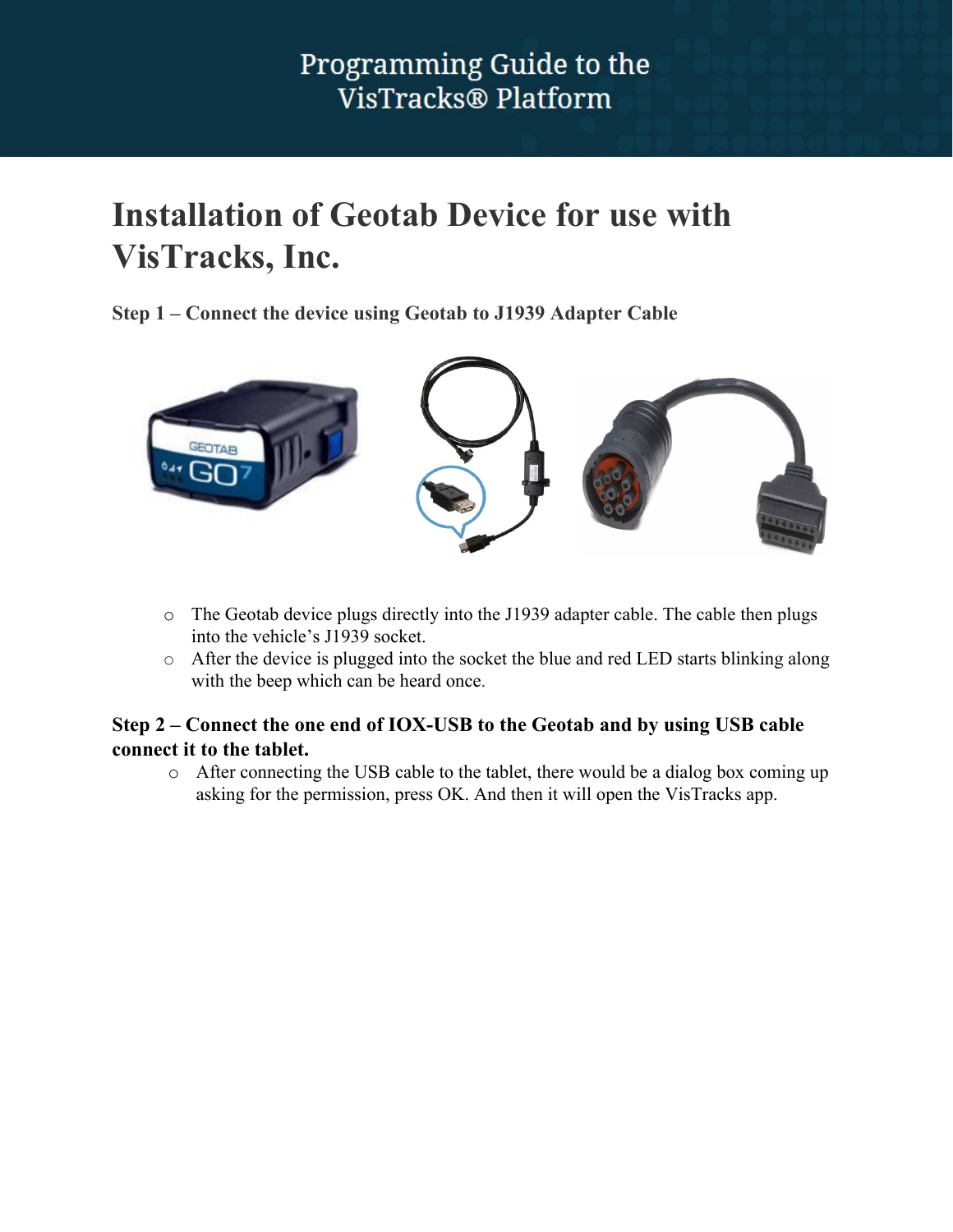

#### **Step 3 – Login to the device and manage the equipment**

- o On VisTracks app, tap on the Vehicles name, then Manage the equipment and enable "Use Calculated Engine Hours".
- o Save the changes made.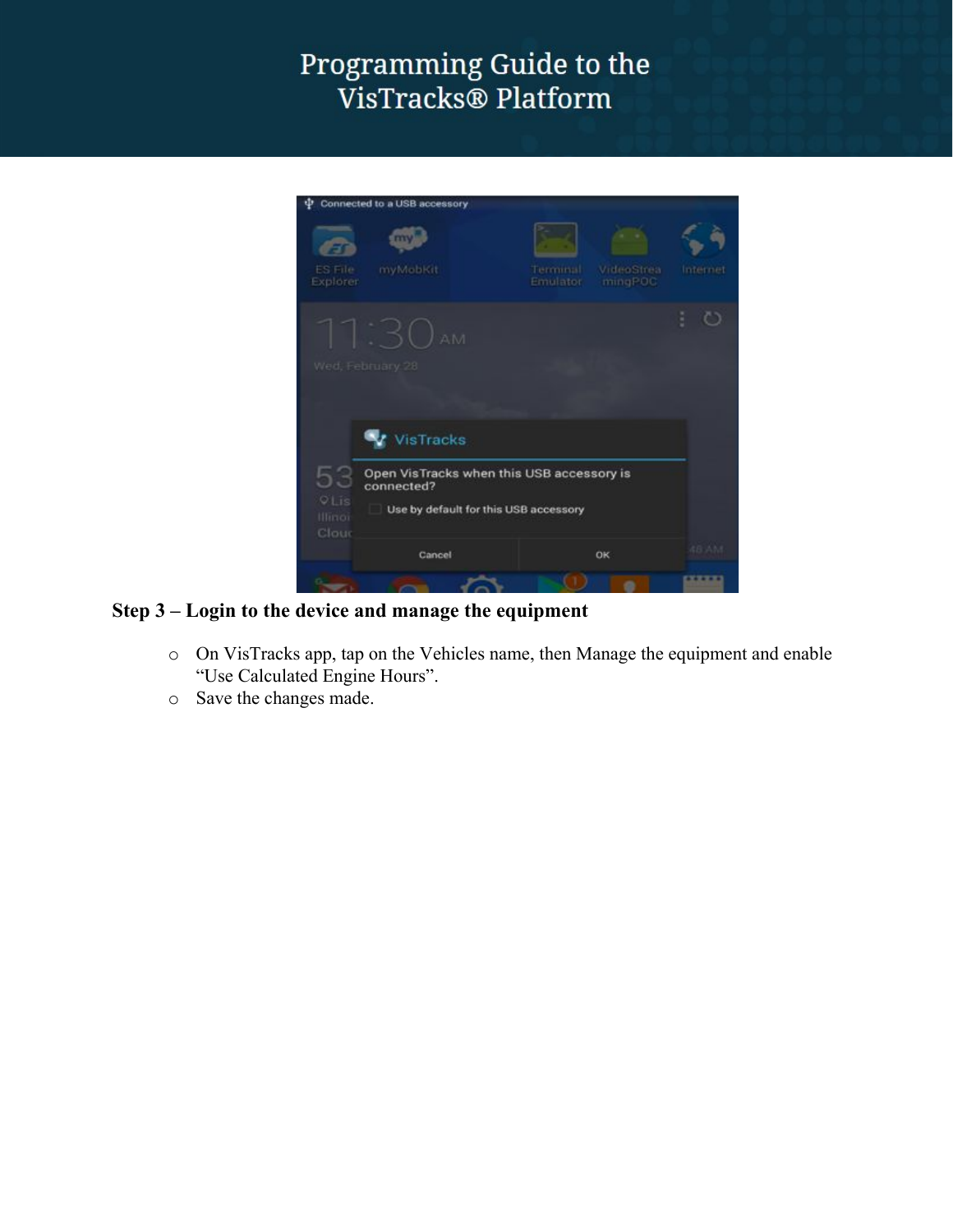# Programming Guide to the<br>VisTracks® Platform

| 11:46 AM<br>⊡<br>$27\%$                   |                                |
|-------------------------------------------|--------------------------------|
| <b>Hours of Service</b><br>≡              | C<br>ø                         |
| Vehicle disconnected                      | $\times$<br>Connect            |
|                                           | <b>Shweta Bangad</b><br>truck1 |
| <b>OffDuty</b><br>- 5<br>Switch Equipment | None                           |
| Vehicle Name: truck1                      |                                |
| Trailer Name:<br>None                     | ADD.                           |
| <b>Attached Trailers</b>                  |                                |
|                                           | No Trailers Attached           |
| MANAGE                                    | CANCEL<br>OК                   |
| <b>RECAP</b>                              | <b>ROADSIDE INSPECTION</b>     |

|                                |                         |    | Connect |  |
|--------------------------------|-------------------------|----|---------|--|
| Modify Equipment               |                         |    |         |  |
| Equipment                      |                         |    |         |  |
| Name                           | truck1                  |    |         |  |
| Type                           | Vehicle                 |    |         |  |
| VIN                            | 3HAMMMML7FL061239       |    |         |  |
| Odometer Offset                | o                       | mi |         |  |
| License Plate                  | 545                     |    |         |  |
| License Plate<br>State         | Illinois (IL)           |    |         |  |
| Regulation Mode                | ELD - Regulation 395.20 |    |         |  |
| GPS Receiver                   | <b>Either Device</b>    |    |         |  |
| Use GPS<br>Odometer            | <b>CHEE</b>             |    |         |  |
| Use Calculated<br>Engine Hours | ON                      |    |         |  |
| Device                         |                         |    |         |  |
| VBUS Device                    | Geotab                  |    |         |  |
| Firmware Version               | Firmware Version        |    |         |  |

**Step 4 – Connecting the device to the VisTracks app.**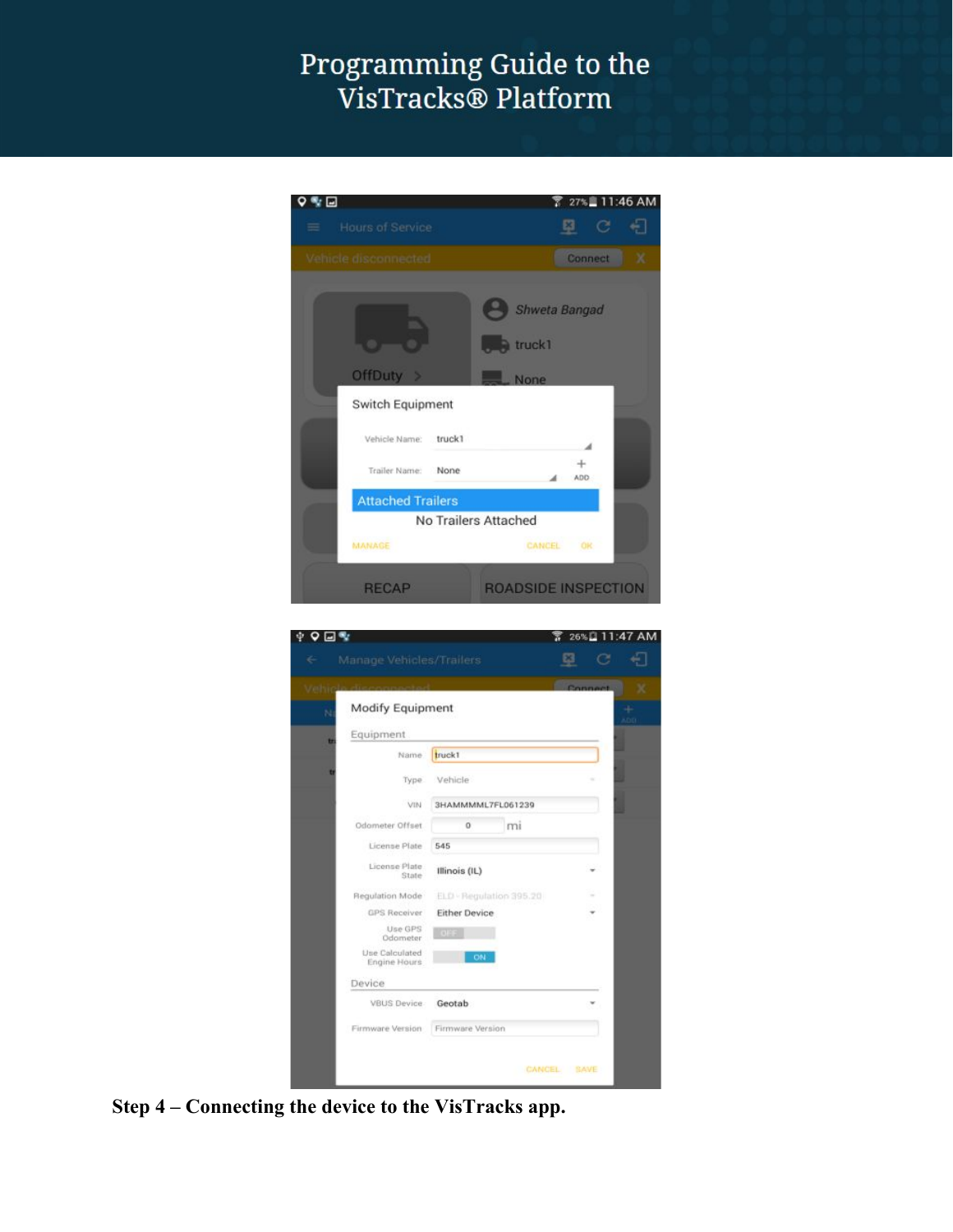#### Programming Guide to the VisTracks® Platform

- Turn on the Engine of the vehicle.
- **●** On the VisTrack app, on the main dashboard, tap the 'Connect' button which is located below the app header to display the 'Connect to Vehicle' dialog.
- At this point, 2 options were present in order to establish a connection to the VBUS device: Manual Connection and Auto Connection.
	- **o Auto Connection:**
		- Tap on the Connect button
		- The VBUS Progress dialog will then display with 3 options:
			- Stop connection: button to stop establishing VBUS connection.
			- Debug: button to see the debug screen
			- OK: button to go to main screen
		- Upon establishing a connection to the VBUS device, you should hear a tone letting you know that device is now connected.

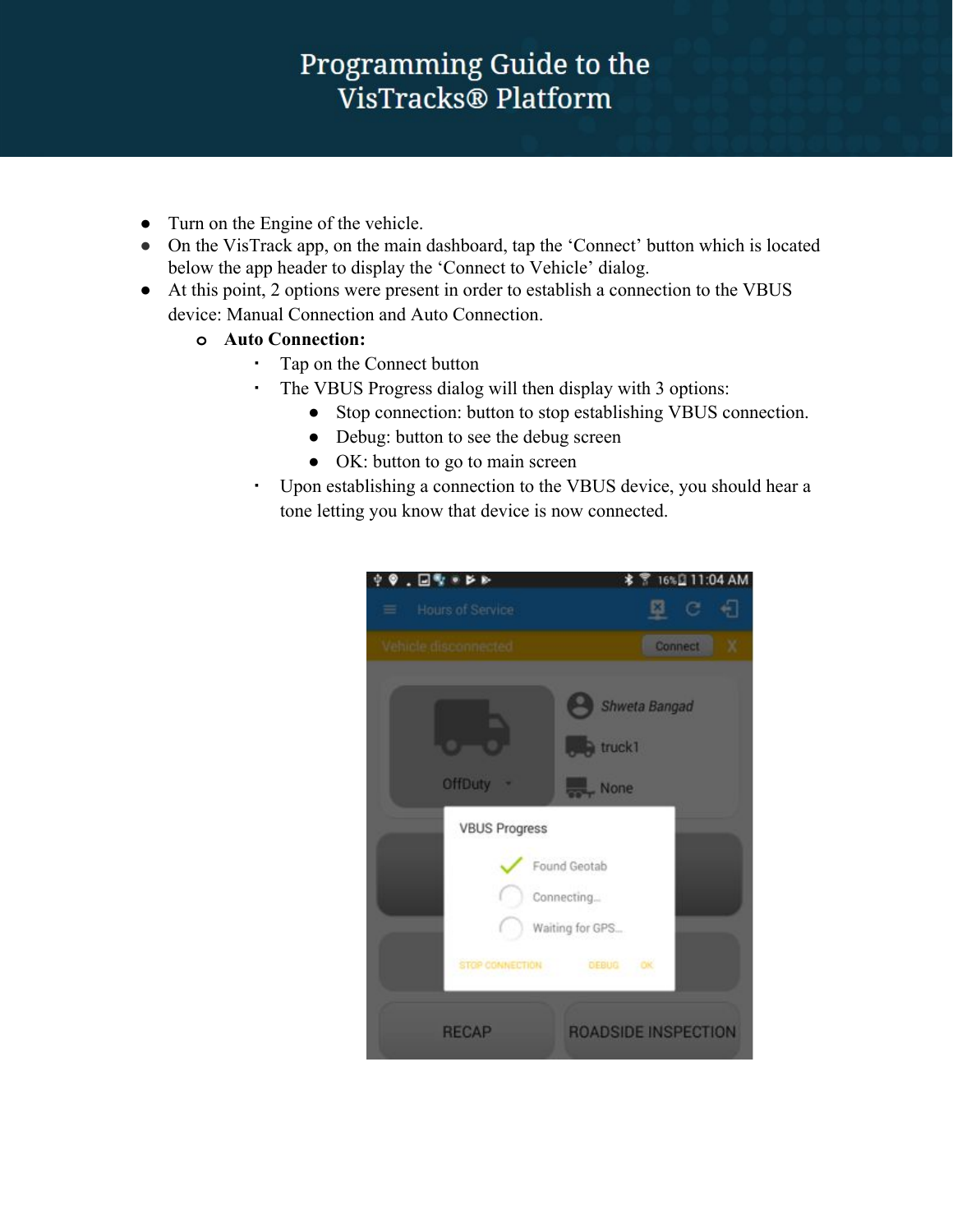#### o **Manual Connection:**



- Hit the Manual Connection button
- Select VBUS-Device "Geotab"
- Tap on the Next button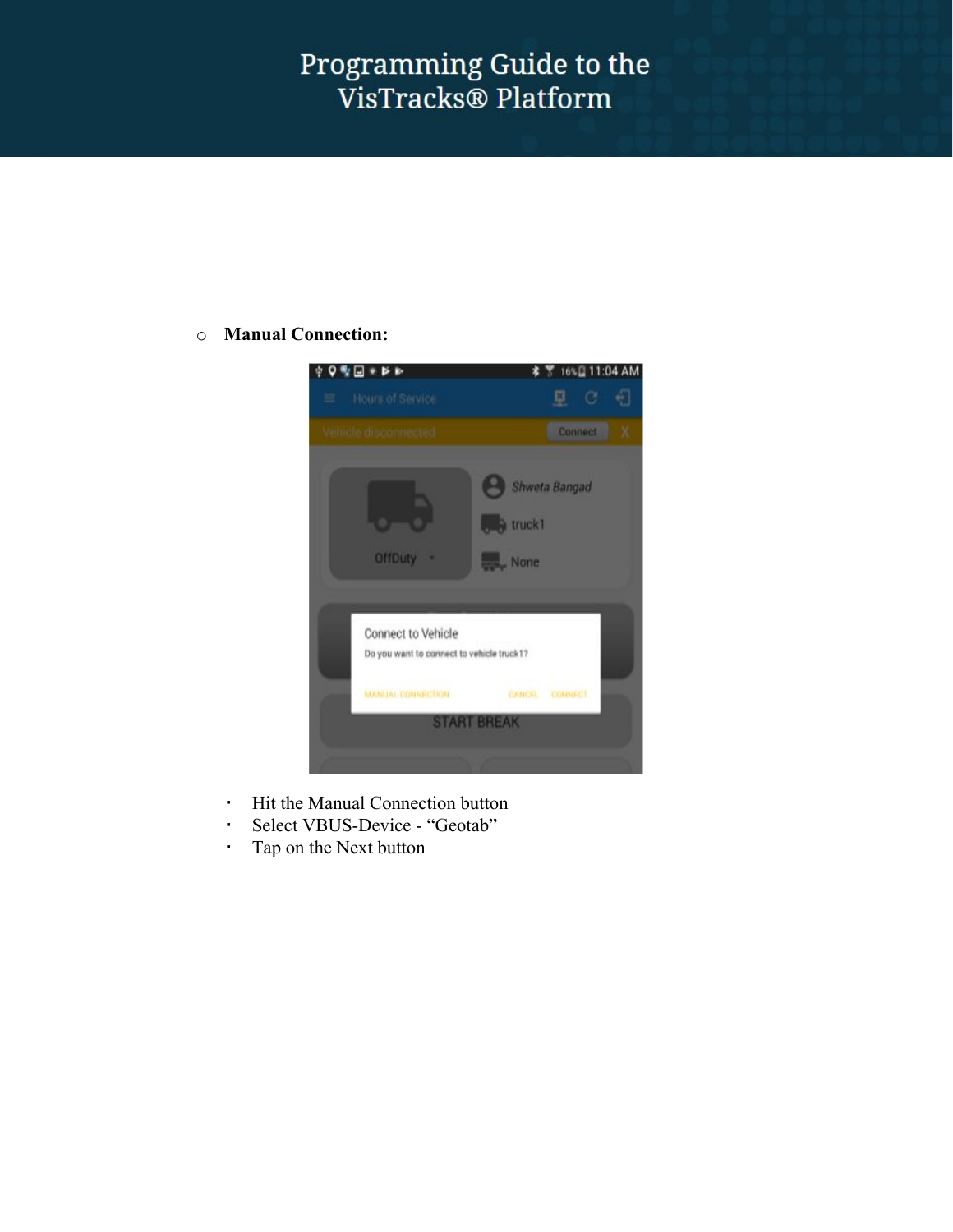

- The VBUS Progress dialog will then display with 3 options:
	- Stop connection: button to stop establishing VBUS connection.
	- Debug: button to see the debug screen
	- OK: button to go to main screen